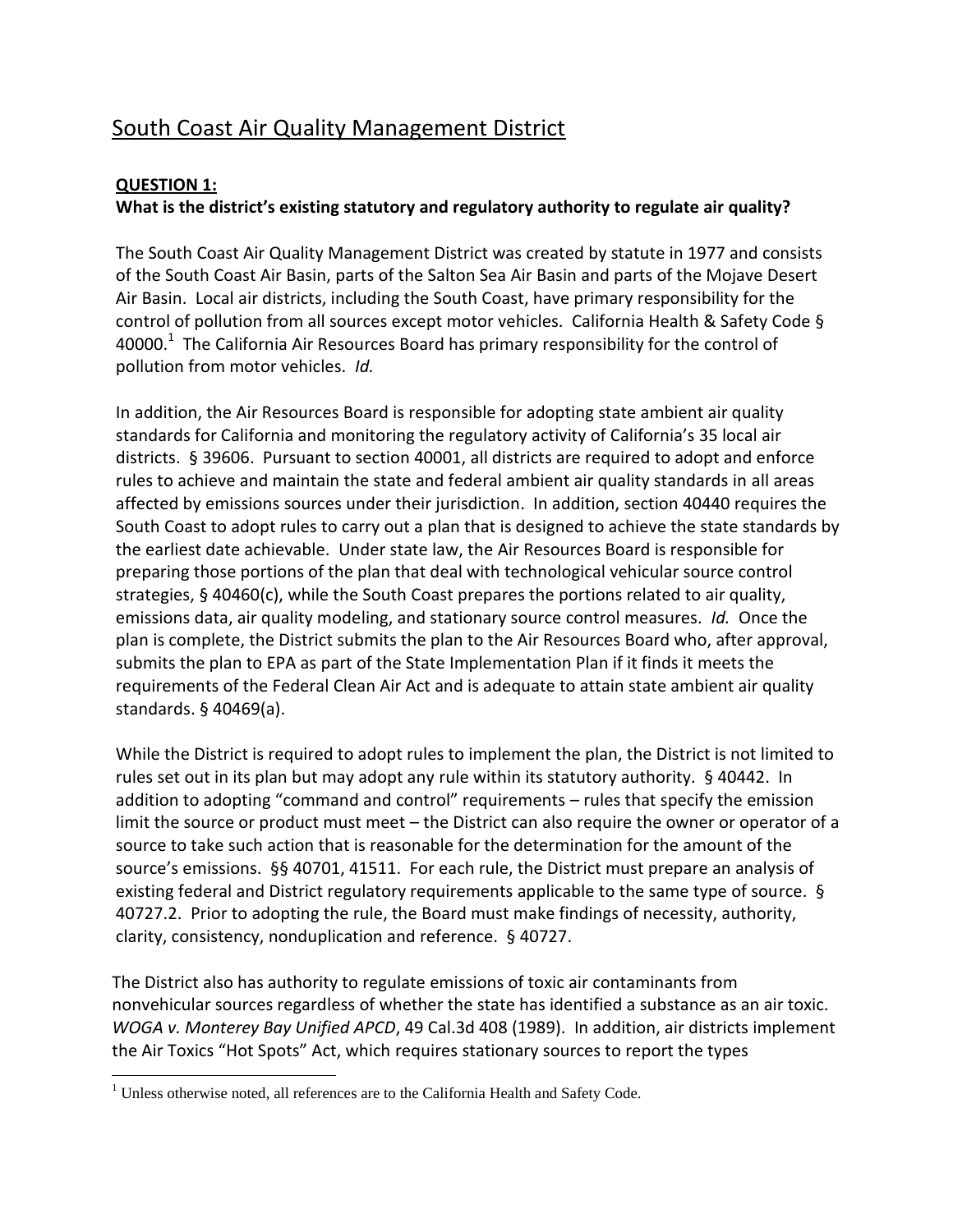and quantities of certain substances routinely released into the air. § 44300 *et seq*. The purpose of the Air Toxics "Hot Spots" Act is to collect emissions data, identify facilities having localized impacts, ascertain health risks, notify nearby residents of significant risks and reduce those significant risks to acceptable levels. *Id.*

## **QUESTION 2:**

 $\overline{a}$ 

**Can you explain how the Air Resources Board and local air districts share authority over hydraulic fracturing emissions,** 

**including emissions during transport of hydraulic fracturing fluids to oil and gas fields?** 

Because the Air Resources Board has primary responsibility for the control of pollution from motor vehicles and the authority to regulate motor vehicle fuel, regulating exhaust emissions generated from vehicles transporting hydraulic fracturing fluids would fall under the Air Resource Board's authority. §§ 40000, 39667, 43840, 43700 *et seq.*, 43013. Off-road equipment<sup>2</sup> and on-road vehicles are required to meet specific engine exhaust emission limits based on applicable Tier standards pursuant to state and federal regulations for off-road equipment and on-road vehicles. State and federal regulations include requirements for new and in-use equipment.

In addition, SCAQMD's Rule 403 regulates fugitive dust emissions that result from movement of motorized vehicles. Therefore, the transport of hydraulic fracturing fluids may also be subject to District Rule 403.

 **emissions of volatile components from hydraulic fracturing fluids or naturally-occurring hydrocarbons during the hydraulic fracturing process at the well-head (including fugitive emissions), subsequent production of the well, and wastewater disposal?** 

Regulating emissions resulting from the hydraulic fracturing process, including emissions from hydraulic fracturing fluids, emissions of hydrocarbons from hydraulic fracturing, emissions from subsequent production of the well, and emissions from wastewater disposal, would all fall under the South Coast's authority to regulate stationary sources. § 40000. As discussed in more detail below, although potential air emissions from activities associated with oil and gas well drilling, well completions, and well reworks are not adequately regulated by existing AQMD rules, several District regulations currently regulate various aspects of oil and gas

 $^{2}$  In 1988, the Air Resources Board was given authority to adopt regulations for certain off-road or nonvehicular engine categories. § 43013(b). Because there is no language in the statutes that expressly removes the District's authority to regulate these nonvehicular sources, air districts retain concurrent authority with the Air Resources Board over these sources. *See WOGA v. Monterey Bay Unified APCD*, 49 Cal.3d 408 (1989) (holding that the legislature does not impliedly repeal district authority absent "undebatable evidence"); Manaster & Selmi*, California Environmental Law and Land Use Practice*, §41.06(2).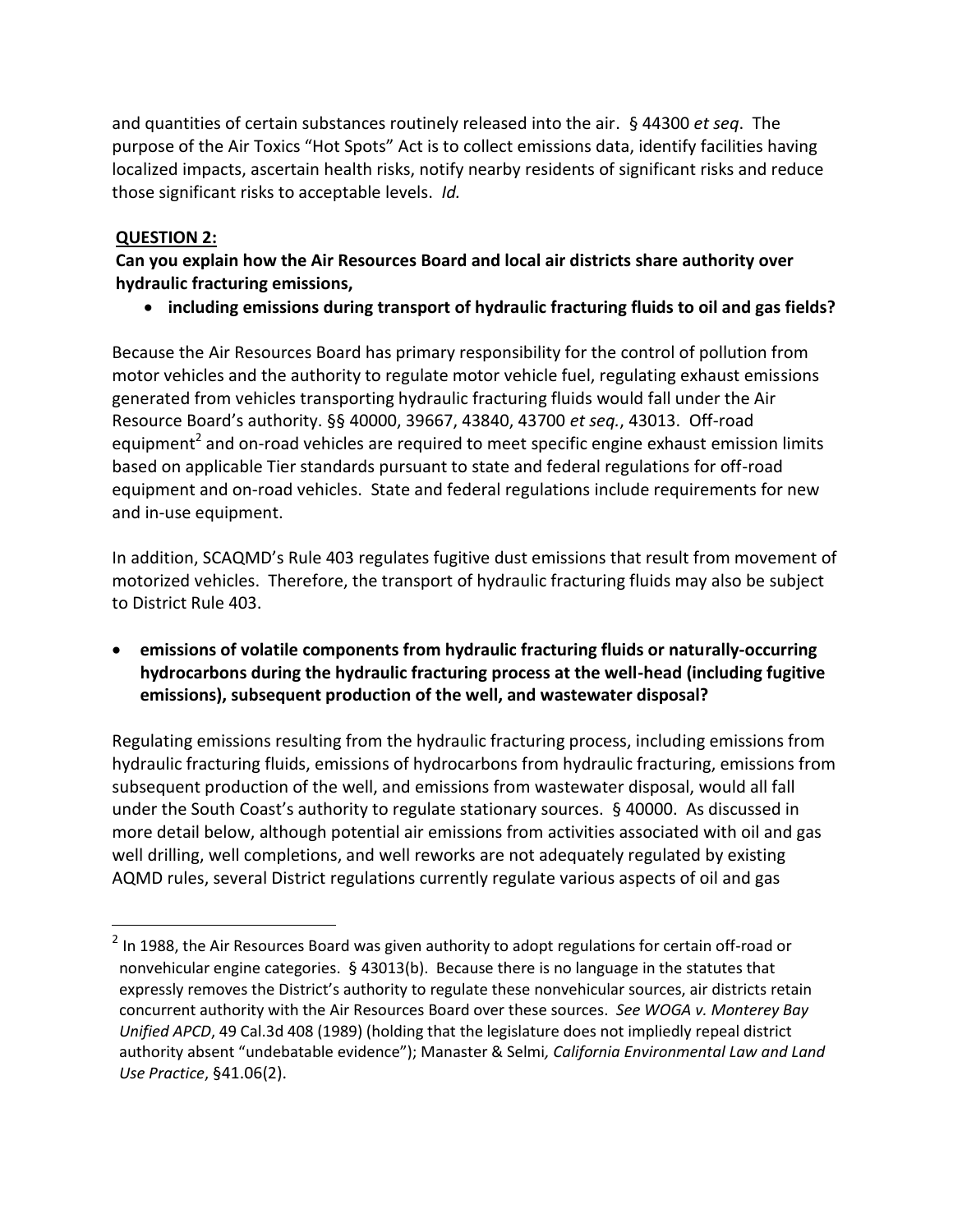production wells, including fugitive emissions of volatile organic compounds and volatile organic compounds emissions from wastewater systems.

With specific respect to toxic air contaminants, both the Air Resources Board and the District have authority to regulate such contaminants. The Air Resources Board has the statutory responsibility of identifying such contaminants, following recommendations by the state Office of Environmental Health Hazard Assessment and the state-appointed Scientific Review Panel. § 39662. Once such contaminants are identified, the Air Resources Board must adopt airborne toxic control measures (ATCMs) for such pollutants. The air districts must implement and enforce ATCMs within 120 days of their adoption unless they adopt and implement an equally effective or more stringent measure within six months. § 39666. Accordingly, air districts have authority to adopt toxic control measures for sources within their jurisdiction, and the state law does not preempt such authority. *Western Oil & Gas Ass'n v. Monterey Bay Unified APCD*, 49 Cal.3d 408 (1998).

# **QUESTION 3**

**Are emissions and potential emissions from hydraulic fracturing and related operations continuously regulated during the hydraulic fracturing lifecycle? If not, describe statutory and regulatory gaps in authority. Please describe the basis for the district's proposed rule 1148.2.** 

Potential emissions are not continuously regulated throughout the hydraulic fracturing lifecycle. Current SCAQMD rules focus on emissions AFTER the well has been completed, and regulate VOC emissions from production activities such as well cellars, valves and flanges, storage tanks, etc. There are potential emission sources that occur during hydraulic fracturing that the SCAQMD staff investigating:

- Particulate matter emissions from preparation of the hydraulic fracturing fluid; and
- VOC and possibly toxic emissions from flowback fluids that return from the well to the surface.

# *Particulate Matter Emissions from the Preparation of the Hydraulic Fracturing Fluid*

Preparation of the fluids used in well completion techniques, including hydraulic fracturing, can involve onsite mixing of proppants with the base fluid, and may result in potential particulate matter emissions. Proppants/sand are commonly delivered by trucks and loaded into sand movers. The proppant is transferred by a conveyer belt and into hoppers where it is mixed with well completion fluids prior to being injected down the well. Fugitive dust may be released at hatches and ports of the sand movers during refilling operations, and from the transfer between open conveyor belts and transfer points. As much as 300,000 lbs of proppant can be used for each stage of hydraulic fracturing. Most hydraulic fracturing includes multiple stages and depends on the depth of the well. Common materials used for proppants include ceramic beads, resin-coated sand, and silica sand.

The National Institute for Occupational Safety and Health has identified exposure to airborne respirable silica as a health hazard to workers conducting some hydraulic fracturing operations. Breathing silica can increase the risk of lung cancer and other diseases such as silicosis,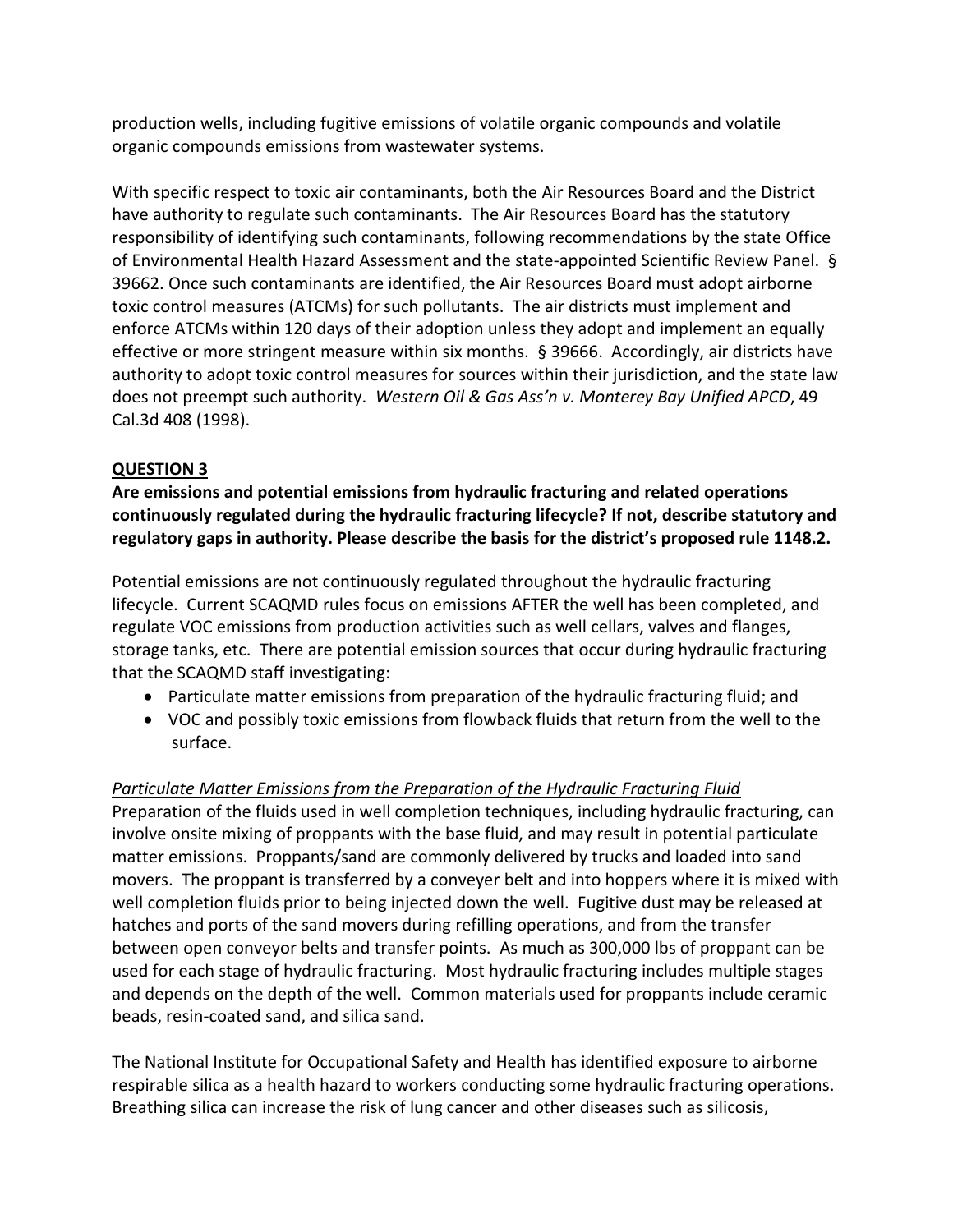tuberculosis, and kidney and autoimmune diseases. Although SCAQMD Rule 403 addresses fugitive dust, the rule's intent is to control fugitives from open storage piles, earth-moving activities, construction/demolition activities, disturbed surface areas, and vehicular movement. SCAQMD Rules 404 and 405 also relate to the control of particulate matter emissions, however, set concentration and mass emission rate limits that can only be tested by source testing of point sources where there is a stack; and are not designed or intended to reduce emissions from fugitive sources. Therefore, there are no existing SCAQMD regulations that specifically addresses particulate matter emissions from the preparation of hydraulic fracturing fluids.

Proposed Rule 1148.2 will require owners and operators to report the amount of dry materials used in well completion fluids such as hydraulic fracturing, how dry materials are mixed into hydraulic fracturing fluids, and air pollution controls, techniques, devices, and/or practices that owner or operators of oil and gas well s are currently using. This information will help the AQMD staff better quantify and understand the magnitude of potential fugitive dust emissions.

### *VOC and Possibly Toxic Emissions from "Flowback"*

As the hydraulic fracturing fluids come into contact with the formation and hydrocarbonbearing zones, the resulting flowback may be entrained with a variety of formation materials, including brines, heavy metals, radionuclides, and organics. This is in addition to the chemical additives originally injected during the hydraulic fracturing used to prepare fracture the formation.

Flowback that returns to the surface and comes into contact with the atmosphere has the potential to emit organic compounds and hazardous or toxic air pollutants depending on how it is collected, handled, transported, and stored. At this time, it is not clear how the flowback associated with hydraulic fracturing events are dealt with at oil and gas wells in the South Coast Air Basin. SCAQMD Rule 1176 may apply to the handling of flowback, as the rule sets forth requirements for wastewater that is stored or collected in sumps that are a part of a facility's wastewater system. However, if there is no existing wastewater collection, storage, and treatment system for hydraulic fracturing fluids, SCAQMD Rule 1176 does not apply. Therefore there is no existing SCAQMD rule for oil and gas field facilities that require collection, storage, and treatment of flowback wastewater if not part of the production process.

The basis for Proposed Rule 1148.2 is to gather air quality-related information on oil and gas well drilling, completion (including hydraulic fracturing), and rework activity in order to identify the magnitude and type of emissions associated with these operations. The rule will additionally allow SCAQMD staff to gather information on what air pollution control techniques, if any, are used during the referenced activities. Lastly, PR 1148.2 requires posting of the amounts of chemicals used in hydraulically fractured wells so that the public is aware of the types and amounts of chemicals used.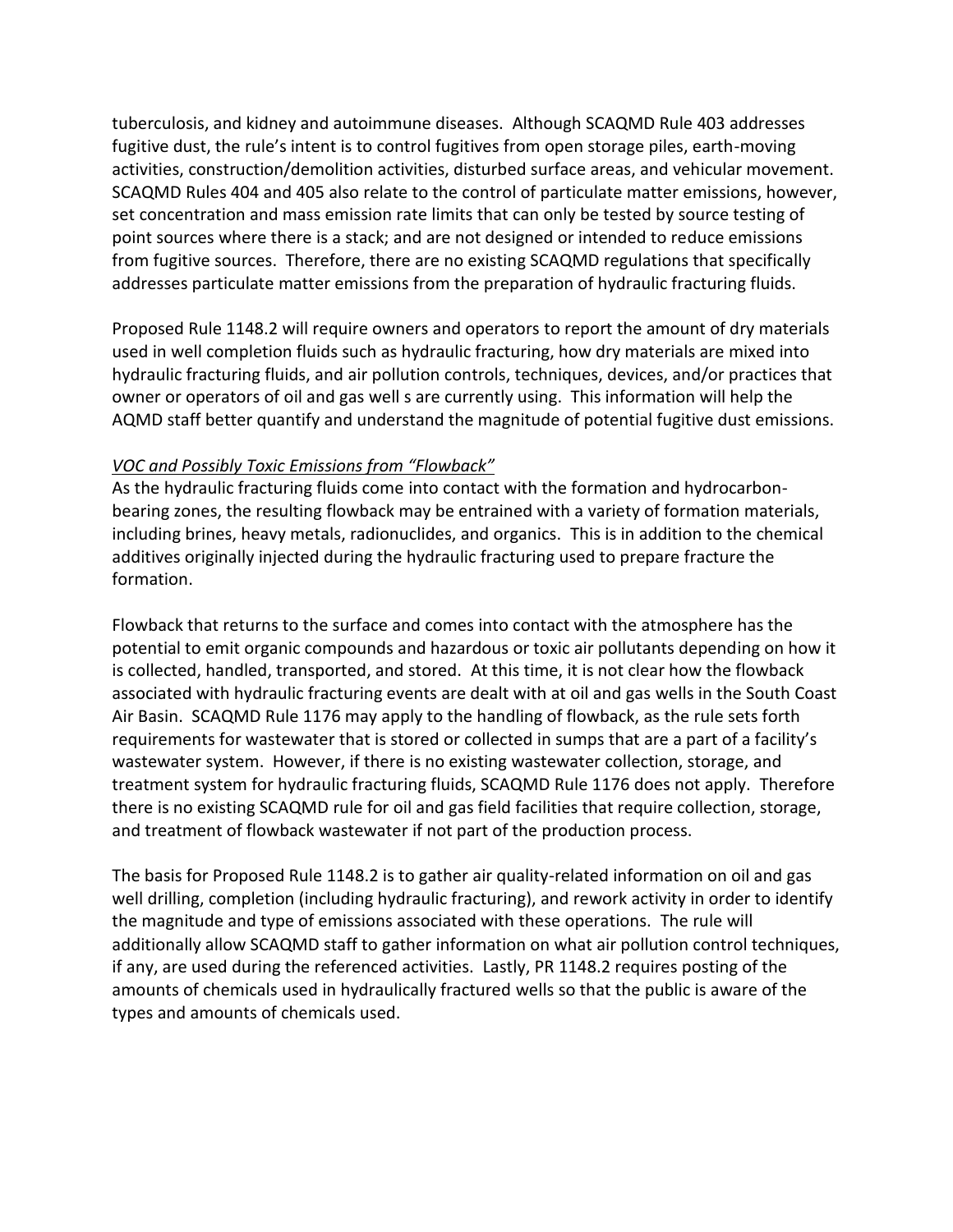#### **QUESTION 4**

**How are emissions and potential emissions from hydraulic fracturing and related operations monitored on a routine basis? Are the data generated readily available to the public? What inspection, auditing and enforcement does the district currently perform related to these operations?** 

Although equipment, such as internal combustion engines used to generate power for mixing and pumping hydraulic fracturing fluids, may be certified pursuant to federal and state regulations, the SCAQMD does not monitor emissions from hydraulic fracturing. Although oil and gas wells are registered under the AQMD's Rule 222, there currently is no mechanism for the AQMD staff to know when an owner or operator will hydraulically fracture a well. Proposed Rule 1148.2 requires owners and operators of oil and gas wells to notify the AQMD staff when they will be conducting such activities. This will allow the AQMD staff to begin tracking these events and conduct emissions sampling and air quality monitoring. Inspection and enforcement of hydraulically fractured wells would occur if they happen to be occurring doing routine compliance inspections or as a result of odor complaints.

#### **QUESTION 5**

### **Was the district consulted in the development of DOGGR's proposal for draft hydraulic fracturing regulations?**

The District was not consulted in the development of DOGGR's proposal for hydraulic fracturing. However, since the initiation of rule development for PR 1148.2, District staff has coordinated with DOOGR staff to ensure that our two proposals are consistent and do not overlap. PR 1148.2 focuses on potential air emissions from drilling, well completions (including hydraulic fracturing), and reworks (deepening and redrilling of wells). The Discussion Draft released by DOGGR on December 18, 2012 includes DOGGR's response regarding if hydraulic fracturing will not contaminate the air. DOGGR acknowledges in the Discussion Draft that various air quality control districts such as the SCAQMD are evaluating the need for regulations to address fugitive air emissions associated with hydraulic fracturing.

#### **QUESTION 6**

#### **In your opinion, are SCAQMD's existing statutory authority and regulations sufficient to mitigate risks to air quality from hydraulic fracturing? If not, what changes are necessary?**

The District believes that its existing statutory authority is adequate to mitigate the risks to air quality from hydraulic fracturing. The District has authority to adopt proposed Rule 1148.2, the purpose of which is to collect information from oil and gas field production facilities to be quantify potential air emissions from well development activities including drilling, well completion, and well reworks. §§ 39002, 40000, 40701, 40702, 40725 through 40728, 41508, 41511, and 41700.